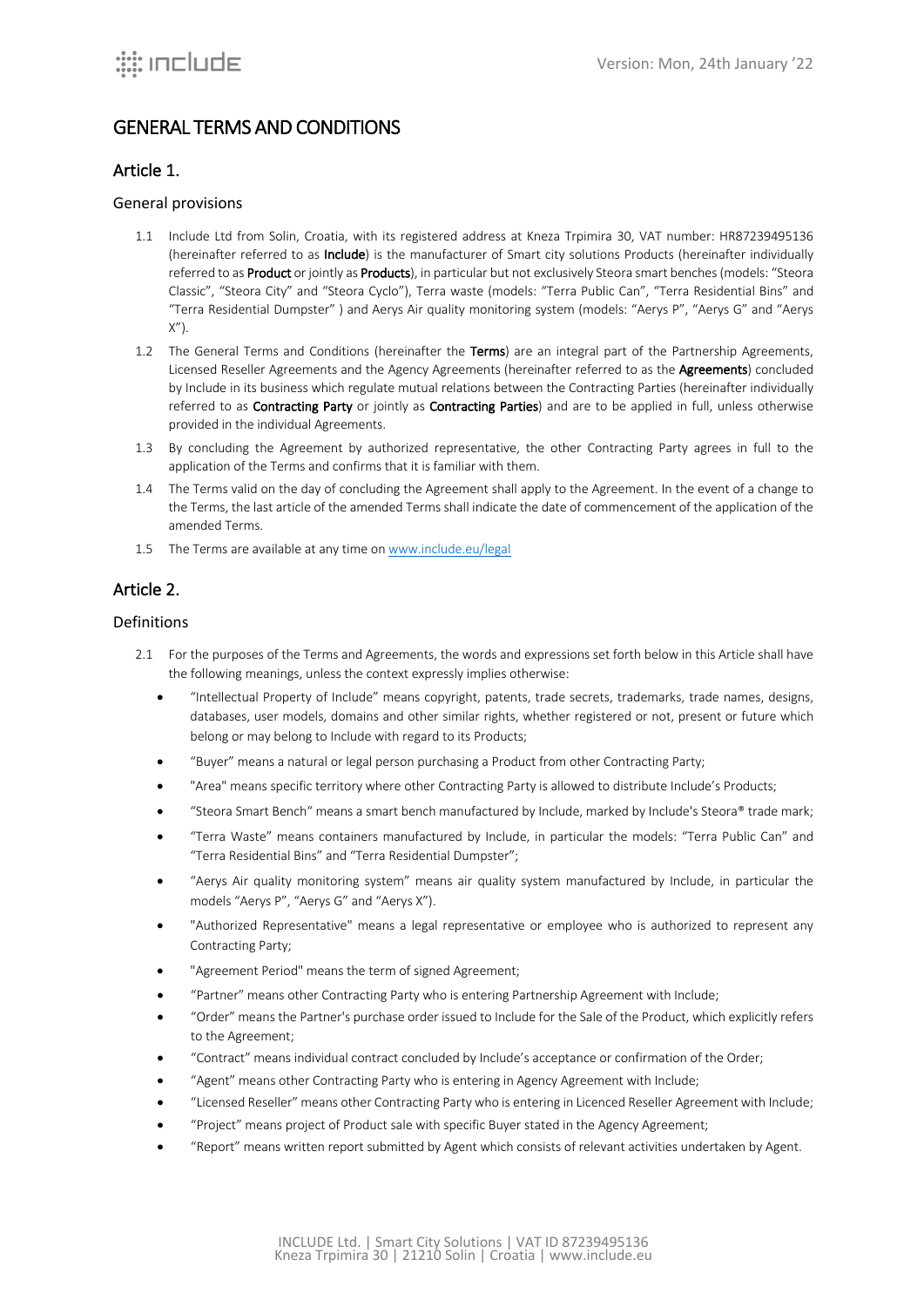### Article 3.

#### Warranty Obligations

- 3.1 Include gives a limited warranty to the Buyers of the Products for their correctness in accordance with the conditions stated in the Warranty on Include's website https://www.include.eu/legal.
- 3.2 Include shall enclose a valid Warranty with each delivered Product.

## Article 4.

### Solos

- 4.1 All Products are connected to an IoT communication platform Solos (hereinafter referred as **Solos**). Solos ensures the daily transmission of collected data from the Product to Include servers for a period of five years from the date of delivery of the Product. The collected data is used for the purpose of improving the performance of the Product and timely informing about possible defects of the Product.
- 4.2 Collected data are available to Buyers, i.e. the actual owners of the Product, via the Solos in visual form. In addition to visually displaying data, Solos also allows remote control of certain product functions, such as transferring promotional materials to Steora City benches with LCD screens.
- 4.3 Obligation of the other Contracting Party is to inform the Buyer about the Solos platform, the use of which is optional and does not affect the warranty or other rights that belong to the Buyer. Creating an account on Solos is possible without a fee or surcharge. At the time of adding the Product to Buyer's own account, 12 (twelve) months of access to the data from the Product are made available. After a period of 12 (twelve) months, the Buyer can extend access to data from the Product by paying an annual subscription. Subscription payment is made directly through the payment system integrated in Solos.

## Article 5.

### Intellectual property of Include

- 5.1 The usage of Include's Intellectual Property is allowed only with a prior written consent by Include and only in accordance with Include's written instructions for the purpose of advertising, promotion and Product sale, and to the extent necessary to exercise rights and fulfil obligations under this Terms and Agreements.
- 5.2 The other Contracting Party is not authorized to:
	- use Intellectual Property of Include in a way that could jeopardize Include's uniqueness, validity or reputation;
	- use, in relation to the Products, any names, logos, emblems or labels without the express written consent of Include, other than those already approved by Include;
	- use in the Area any trademarks or trade names resembling Intellectual Property of Include, which could lead to confusion or deception;
	- use Include's trademark as part of its own company;
	- apply for registration or register in the Area as a trademark or domain any term or sign equal to or similar to Intellectual Property of Include.
- 5.3 The other Contracting Party shall ensure that any reference to and use of the Intellectual Property of Include by the other Contracting Party in all advertising or promotional materials, or reference to or use of the Intellectual Property of Include in another way, approved inwriting by Include, is always in the form and with content approved by Include and that it contains a note that it is the Intellectual Property of Include.
- 5.4 The other Contracting Party is obliged to notify Include without delay of all lawsuits, claims, written or oral allegations, or of any knowledge of infringement or impending infringement of Intellectual Property of Include and to take all necessary actions at the written request of Include to eliminate such infringements or impending infringements and to provide support to Include, which can reasonably be expected, in eliminating or preventing such infringements or impending infringements.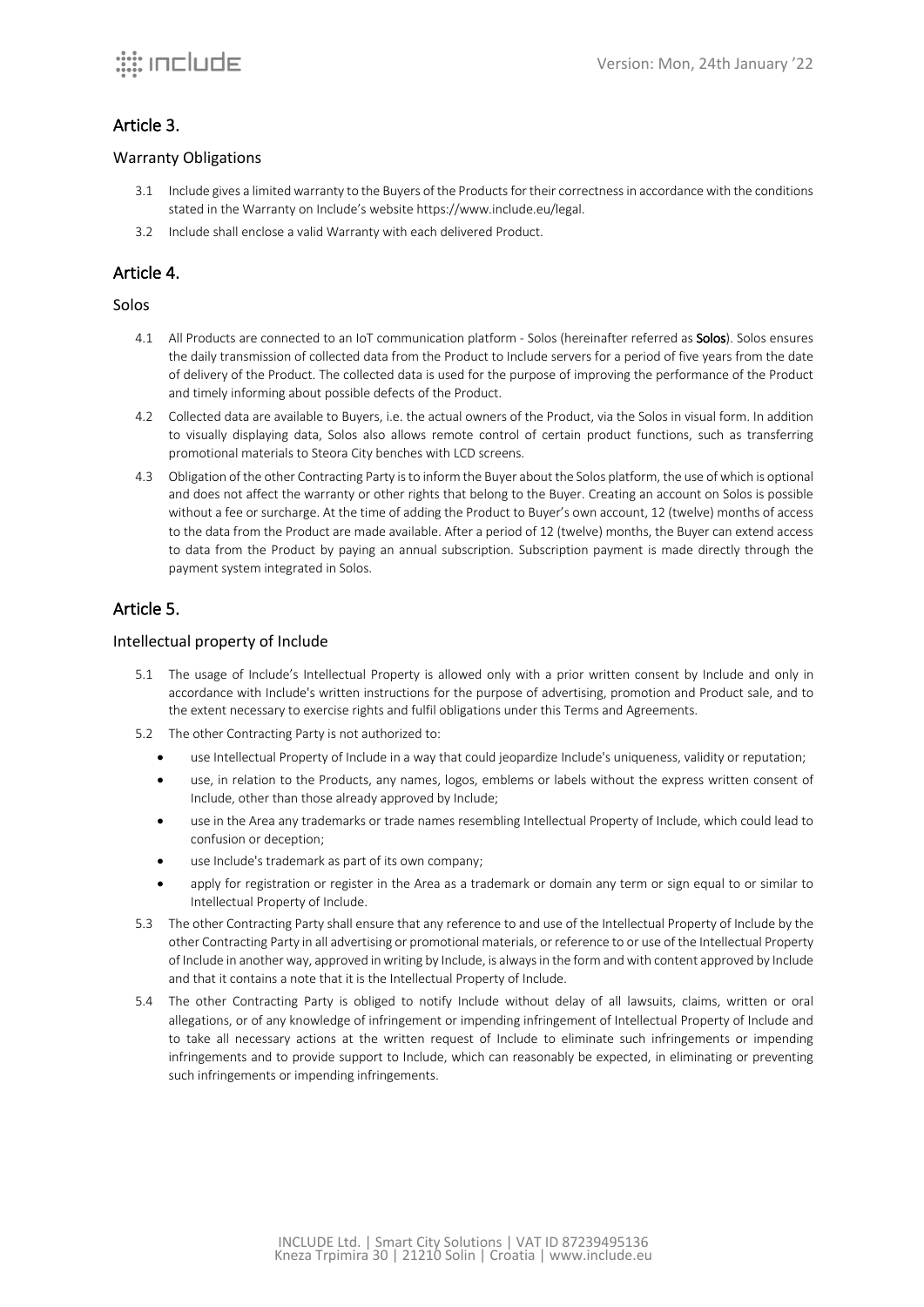5.5 At the written request of the other Contracting Party Include shall enter into any litigation or other court or out-ofcourt proceedings instead of the other Contracting Party as a Plaintiff or counterparty and to conduct such proceedings, or to enter into such proceedings as an intervener on the other Contracting Party's side and take all necessary actions, including settlement, in order to protect the other Contracting Party from a lawsuit or other appropriate claim filed by a third party against the other Contracting Party alleging that advertising, promotion and sale of the Product or use of the Intellectual Property of Include in the Area infringes the intellectual property of a third party, and Include shall reimburse for the other Contracting Party which he had in connection with such a lawsuit or claim.

## Article 6.

### Confidentiality

6.1 The Contracting Parties are obliged to sign a Non-Disclosure Agreement which they shall fully comply with in their Contracting relationship.

## Article 7.

#### Information on the processing of personal data

- 7.1 The Controller of personal data of other Contracting Party, its employees or associates is Include d.o.o. Solin.
- 7.2 The scope of personal data processed by the Controller includes personal data directly disclosed by the other Contracting Party, as well as data available through publicly available registers.
- 7.3 The personal data of the other Contracting Party, his employees or associates will be processed as part of the cooperation between the parties for the purpose of performing the Contracting relationship.
- 7.4 The legal basis for the processing of personal data is the legitimate interest of the Controller (Article 6 of the GDPR).
- 7.5 The legitimate interest of the Controller is the effective conclusion and execution of a Contracting or consensual relationship.
- 7.6 Personal data of the other Contracting Party, its employees or associates may be transferred to legal entities that process personal data at the request of the Controller, including legal advisers, IT service providers, banks, competent authorities.
- 7.7 The personal data of the other Contracting Party, his employees or associates will be processed during the existence of a legitimate interest of the Controller. The period of storage of personal data may be extended each time for a period of limitation of claims, if the processing of personal data will be necessary for the search of any possible claims or the defense against such claims by the Controller.
- 7.8 All persons whose personal data are processed have the right to access their data and the right to request their correction, removal, restriction of processing and right to object.
- 7.9 All persons whose personal data are processed also have the right to lodge a complaint with the supervisory body dealing with the protection of personal data in a Member State of the European Union if the processing of their personal data violates the law.
- 7.10 The provision of personal data is necessary as part of the cooperation of the parties, including for the conclusion and execution of the Agreement- and it is not possible to conclude and execute an Agreement's obligation without the processing of personal data.

## Article 8.

### Notifications

- 8.1 Any notice between Contracting Parties shall be in writing (which may include e-mail) and delivered in person or by sending it to the address (including e-mail address) of the other Contracting Party referred to under the following Article 8.2. i.e to another address of which it has notified the other Contracting Party on previously described way. Notifications must be sent in such a way as to guarantee the possibility of proving receipt of the notification.
- 8.2 For Include all notifications will be sent to:

Email address: legal@include.eu

Address: Kneza Trpimira 30, 21210 Solin, Republic of Croatia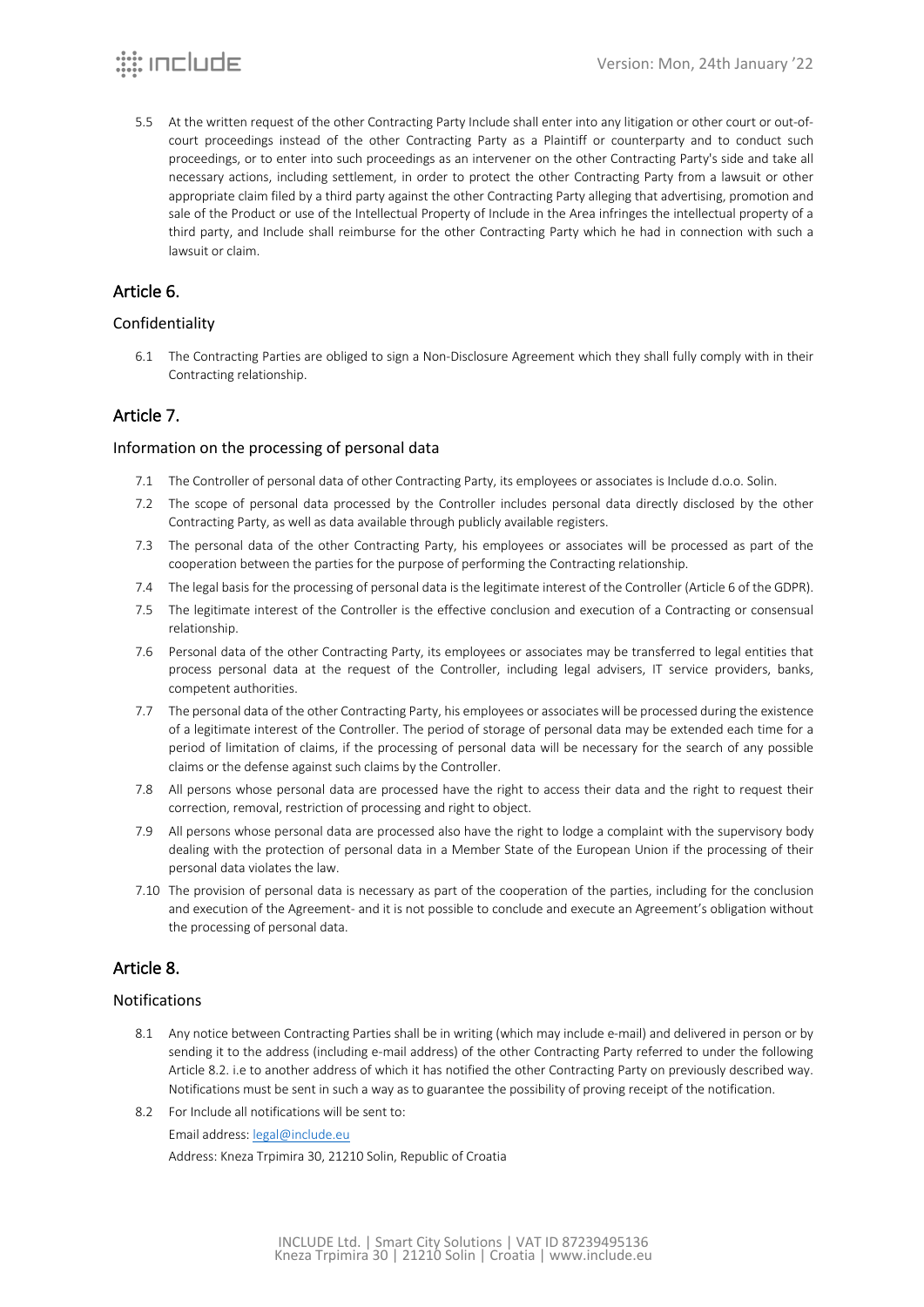8.3 Each Contracting Party is obliged to notify the other Contracting Party of any change in the above data for sending notifications without delay, otherwise it is liable to the other Contracting Party for damages.

## Article 9.

#### Dispute resolution

- 9.1 The law of the Republic of Croatia is applicable to these Terms and Agreements.
- 9.2 All disputes between the Contracting Parties including disputes related to the issues of its valid occurrence, violation, or termination, as well as the legal effects arising therefrom, shall be referred to conciliation procedure in accordance with the applicable Rules of Conciliation of the Croatian Chamber of Commerce. The Contracting parties agree to conduct the conciliation procedure in front of 1 (one) conciliator. If the parties do not reach an agreement on the person of the conciliator, he shall be appointed by the President of the Conciliation Center at the Croatian Chamber of Commerce. If these disputes are not resolved by conciliation procedure within 30 (thirty) days after the submission of the proposal to initiate conciliation procedure or within another period agreed by the parties, they shall be finally resolved by arbitration in accordance with the applicable Arbitration Rules at the Croatian Chamber of Commerce's Permanent Court of Arbitration (Zagreb Rules). Contracting Parties agree that the number of arbitrators in the dispute is 1 (one), that the law of the Republic of Croatia is applicable and that the arbitration is in the Croatian language and using the Latin alphabet.

## Article 10.

### Authorisation

- 10.1 Each Contracting Party warrants to the other Party that:
	- they have the full power and authority to conclude the Agreement and that the conclusion of the Agreement does not breach the articles of association or any other general act, and that an authorised representative is authorized to conclude the Agreement by the Contracting Party;
	- the conclusion of the contracting relationship based on the Agreement does not represent a breach of any other contracting or other obligations towards any third party, any third party's rights or any other statutory provisions;
	- the conclusion and performance of the Agreement shall not be liable to approvals or notification of authorities, that is, if such approvals or notifications are needed, they shall be received and updated during the term of the Agreement.

## Article 11.

### Transfer of Agreement and assignment of claims

11.1 Each Contracting Party is authorized to assign rights to a third party, as well as to transfer the claims and obligations under the Agreement to a third party only with the written consent of the other Contracting Party. However, Include is authorized to assign to a third party the monetary claims it has under or in connection with the Agreement with the other Contracting Party without the other Contracting Party's consent.

## Article 12.

### Final provisions

12.1 Agreements between Contracting Parties do not constitute a partnership agreement within the meaning of the Civil Obligations Act or a joint venture agreement of the Contracting Parties, nor does it authorize either Contracting Party to act in its own name and on behalf of the other Contracting Party, or on behalf of the other Contracting Party. Nothing in the Agreement between Contracting Parties shall be construed in a way that it constitutes a partnership between the Contracting Parties within the meaning of the Civil Obligations Act, a joint venture agreement, or that one Contracting Party is authorized to act in its own name and on behalf of the other Contracting Party, or on behalf of other Contracting Parties. Neither Contracting Party shall be liable for any act or omission of the other Contracting Party towards third parties.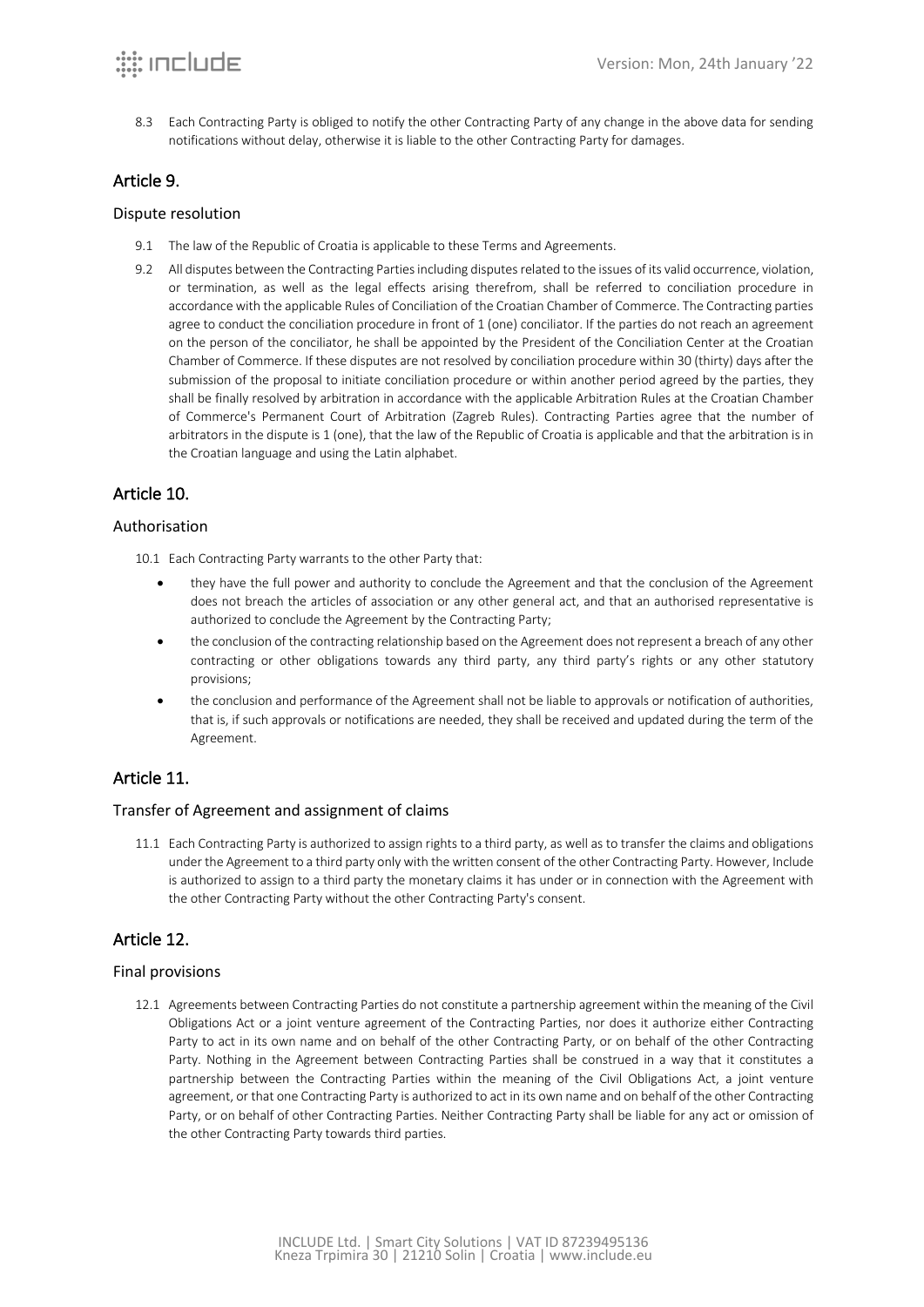12.2 In the event any provision of this Terms and/or Agreement is held to be unenforceable, that shall not affect the legal force and effect of other provisions of this Terms and/or Agreement, and Contracting Parties agree to exert their best efforts to replace the unenforceable or invalid provision with the valid and enforceable provision, to the extent allowed and possible.

## A. ADDITIONAL TERMS AND CONDITIONS FOR PARTNERSHIP AGREEMENTS

## Article 1.

### Risk transfer and liability for material and legal defects of the Product

- 1.1 Include excludes its liability towards the other Contracting Party for material defects of the Product which it had at the time of transfer of risk to the other Contracting Party. In order to maintain the possible rights of the other Contracting Party in its relations with the carrier, Include shall allow the carrier to carry out an inspection of the Product, such as quality control, measurement, weighing, etc., before taking over, and a representative of Include and the carrier shall make a report on the inspection.
- 1.2 The other Contracting Party shall take over the Products within 10 (ten) days of receiving notification that they are ready to take over. If Product is not picked up within 10 (ten) days of receiving the notice, Include is authorized to charge a storage fee pursuant to the valid price list, on the day after the takeover expiration deadline. Each started day counts as a whole day.
- 1.3 Include guarantees that it is the sole owner of the Products and that there is no third-party right that excludes, diminishes or restricts the other Contracting Party's right, the existence of which the other Contracting Party has not been notified, nor has it agreed to take the Products encumbered with that right.

## Article 2.

### Warranty obligations

- 2.1 The Partner is obliged to co-sign the Warranty of the Product before delivering the Product to Buyer from which date warranty period starts.
- 2.2 The Partner is also obliged to inform the Buyer of Buyer's duty of installation of the Product as well as deinstallation in case of malfunction and necessity to replace the Product with a new one in accordance with Warranty.
- 2.3 The Partner is not authorized to repair the Product independently and without the knowledge of Include, unless the Partner has a separate Service Agreement with Include. In case of unauthorized repair by the Partner, the Product loses warranty, in which case Include is not liable to the Buyer for any damage caused by such unauthorized conduct by the Partner. Due to a breach of this provision by the Partner, Include is authorized to terminate the Agreement with immediate effect by sending notice to the Partner.

## Article 3.

### Partner obligations

- 3.1 The Partner shall make reasonable commercial efforts to advertise and promote the sale of Products in the Area.
- 3.2 In connection with the promotion, advertising and sale of the Product, the Partner is obliged to:
	- Always state the product trademarks in all promotions, including promotions on social networks;
	- Make it clear it is acting as a Partner:
	- Keep the Products in a condition suitable for their storage and ensure their protection;
	- Not to make any modification of the Products or their packaging, except to the extent necessary in accordance with the mandatory regulations of the Area and with the obligatory prior written consent by Include;
	- Not to change or remove from the Product the trademark, numbers or other means of identification used in relation to the Products;
	- Submit copies of their updated product price lists, without delay and upon request of Include;
	- Use, in relation to the Products, exclusively advertising and promotional materials, i.e. undertake activities that have been previously approved in writing by Include;
	- Not give oral or written warranties or statements regarding the quality or correctness of the Product without the written consent of Include;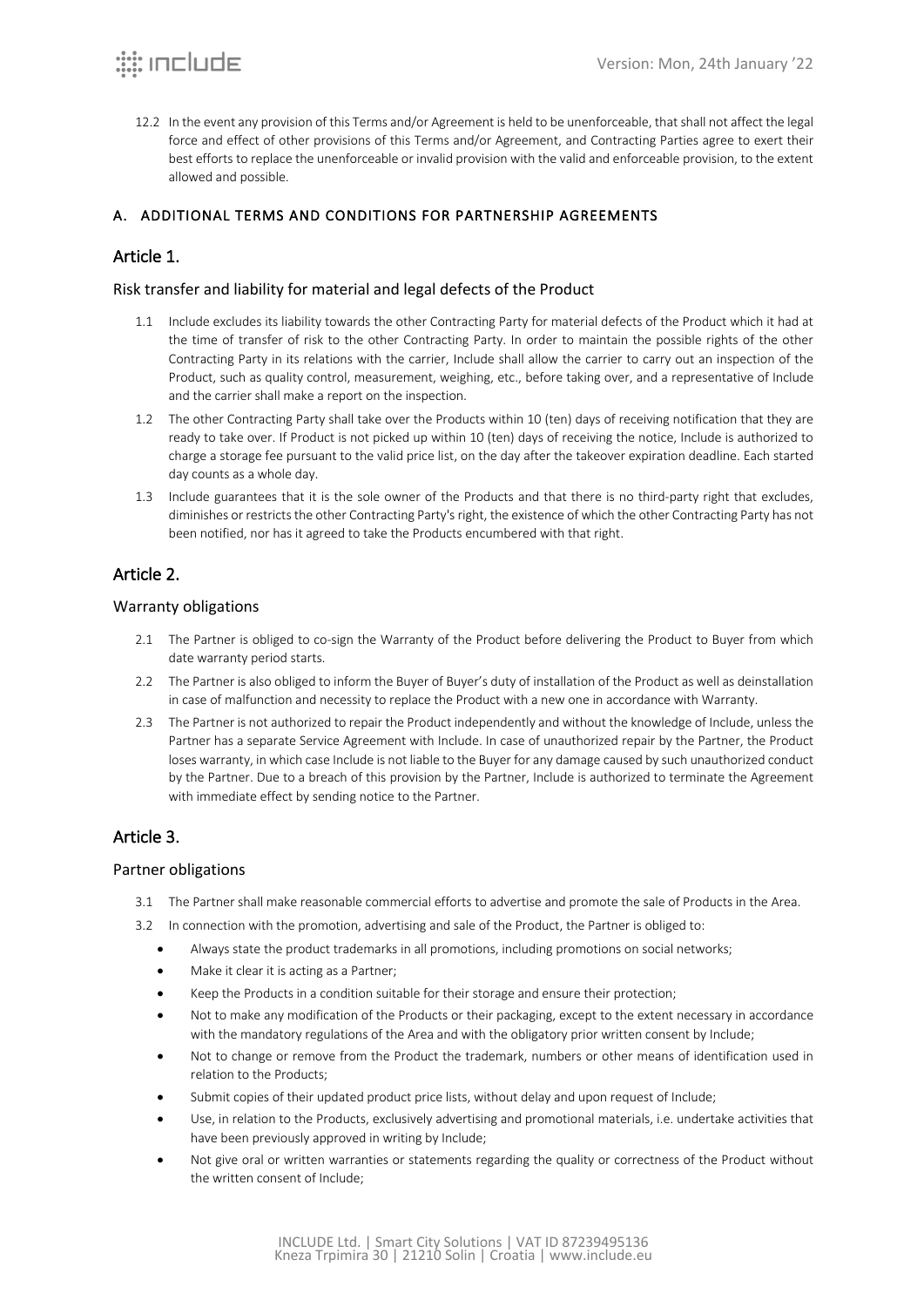• Notify Include without delay of any changes in its membership or management structure and of any change in the organization or manner of doing business, of criminal proceedings or a final judgment against the Partner, its responsible persons or majority shareholders as well as any circumstances that may affect the Partner's reputation or prevent him from properly fulfilling his obligations under the Agreement.

## Article 4.

### Liability for damage

- 4.1 The Contracting Parties agree that Include is not liable to the Partner for damages it might occur in connection with the use i.e. inability to use the Product, except in cases specified in the Agreement and in mandatory regulations.
- 4.2 The Contracting Parties agree that the amount of damages for which the Include is liable due to violation of the provisions of the Contract, concluded by accepting the Order, the liability of Include is limited to the amount of the Product Price paid by the Partner to Include for Products which caused the damage.
- 4.3 The Contracting Parties agree that the amount of damages for which Include is liable for breach of the provisions of the Agreement is limited to the amount of the Product Price paid by the Partner for the Products during the Contracting term of the Agreement on the basis of all contracts concluded.

## Article 5.

### Duration and termination of the Agreement

- 5.1 The Agreement is entered into for an Agreement period specified in Business Terms of the Agreement and shall enter into force upon signature by both Contracting Parties by their authorized representatives.
- 5.2 The Agreement will be automatically renewed for a successive Agreement period of same length as specified in Business Terms, unless either Contracting Party gives written notice on termination to the other Contracting Party at least 30 days prior the day of expiration.
- 5.3 Either Contracting Party is authorized to terminate the Agreement at any time by giving written notice to the other Contracting Party with a notice period of 90 (ninety) days. The Agreement terminates upon the expiration of the notice period.
- 5.4 Include is authorized to terminate the Agreement with immediate effect by delivering written notice to the Partner if the Partner fails to pay any amount payable under the Agreement within 14 (fourteen) days from the due date of payment. The Agreement is then considered terminated on the day of sending the written notice to the Partner. In such case, Include is authorized to terminate the Contracts created by accepting or confirming the Order.
- 5.5 Either Contracting Party is authorized to terminate the Agreement at any time with immediate effect by giving written notice to the other Contracting Party, if:
	- the other Contracting Party commits a breach of any provision of the Agreement and, if remedial of the breach is possible, fails to remedy the breach within 15 (fifteen) days of receipt of the invitation to remedy the breach;
	- the other Contracting Party becomes insolvent or its bank account is blocked for a period longer than 30 (thirty) days, or its financial situation deteriorates so much that it is obvious it will not be able to fulfil its obligations under the Agreement;
	- liquidation proceedings of the other Contracting Party or bankruptcy proceedings or other insolvency proceedings are instituted before a competent court or other body;
	- it learns that criminal proceedings have been instituted against the other Contracting Party, or responsible persons or majority members of the other Contracting Party, or that a final judgment has been rendered, in particular for economic crimes;
	- in other cases specified by law or the Agreement.

## Article 6.

### Consequences of termination of the Agreement

6.1 In the event of termination or cancellation of the Agreement, the Partner shall hand over to the Buyers the stock of Products for which it has accepted their Orders before the day of receipt of notice of termination or cancellation of the Agreement.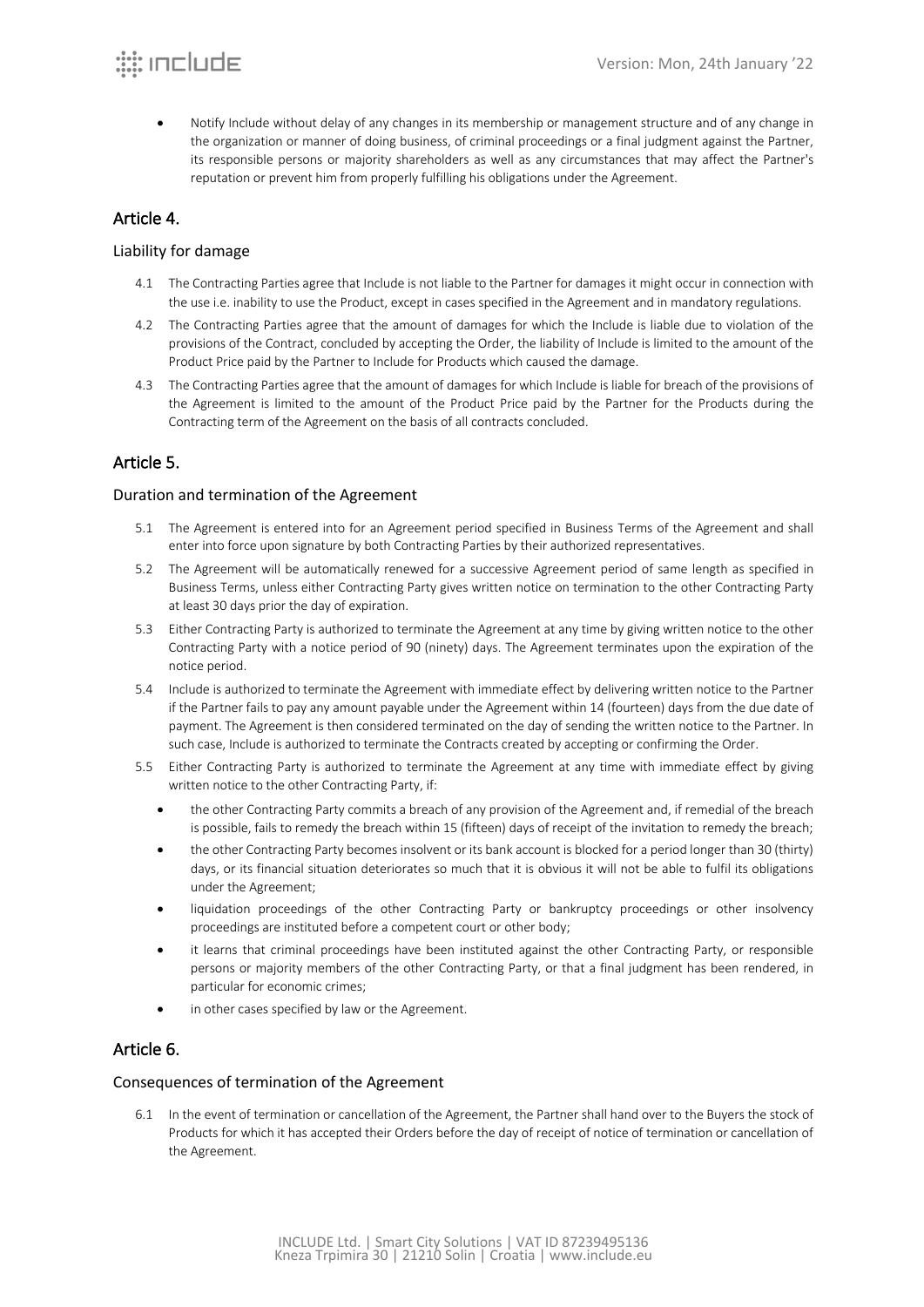- 6.2 The Partner shall, at his own expense, within 60 (sixty) days from the termination of the Agreement, return to Include all samples and promotional materials related to Include's Products, or to treat them in accordance with other instructions of Include.
- 6.3 Outstanding receivables under the Agreement for which Include has issued an invoice to the Partner are due on the day of termination or cancellation of the Agreement, and claims for which no invoice was issued on the day of termination or cancellation of the Agreement, fall due immediately upon receipt of the invoice.
- 6.4 On the date of termination of the Agreement, the Partner is obliged to stop promoting, selling, and advertising Include's Products and stop using any trademarks or other forms of intellectual property of Include, except for the purpose of selling the Products purchased before the termination of the Agreement.
- 6.5 Due to the extreme importance of keeping confidential the data from the Agreement, which together constitute a package of unpatented practical information arising from the experience and testing by Include related to the Products (know-how), the Contracting Parties agree that the Partner shall not use such information or produce same or similar products in the Area, for 1 (one) year after the termination of the Agreement.

## Article 7.

### General provisions

7.1 The UN Convention on Contracts for the International Sale of Goods shall not apply to the Agreement.

## B. ADDITIONAL TERMS AND CONDITIONS FOR AGENCY AGREEMENT

### Article 1.

#### Non-exclusivity

1.1 Include may in its discretion enter into other Agency Agreement with, and arrange for the agency services to be provided by other agents. Include may have several agents in the Area with regards to the arrangements concerned, or may perform them without using the services of an agent.

## Article 2.

### Restrictions with regards to the Product

2.1 Agent's rights and commitments are limited to the Product stated in Business Terms of the Agreement and do not extend to any other Include's Products.

## Article 3.

### Agent's responsibilities and commitments

- 3.1 Agent shall be responsible for connecting Include and the Buyer for the purpose of concluding the Contract. He is also responsible to exercise reasonable care and due diligence for the sake of Include's best interests and to take notes of all relevant activities undertaken for the purpose of fulfilling the responsibilities set forth in this paragraph and submitting them in the Report on Include's request.
- 3.2 Agent may hire other mediators from his Company, however, Include shall not be liable for any expenses incurred by such engagements, except the ones set out in the Agreement. Agent shall inform Include about any such engagement of an additional entity, prior to such additional engagement and receive from Include a written approval for such an additional engagement.
- 3.3 Agent shall perform all the activities set out by the Agreement at the highest professional level, and act according to the laws and regulations in force.
- 3.4 Agent shall act as an independent associate (separate legal entity), i.e. shall not act or present himself as Include's employee, represent Include legally and similar.
- 3.5 Agent shall not be entitled to reimbursement of costs incurred for the regular performance of the obligations under the Agreement.
- 3.6 Agent shall pay any and all taxes, fees and levies, i.e. Include shall not be liable for any additional expenses with that regards.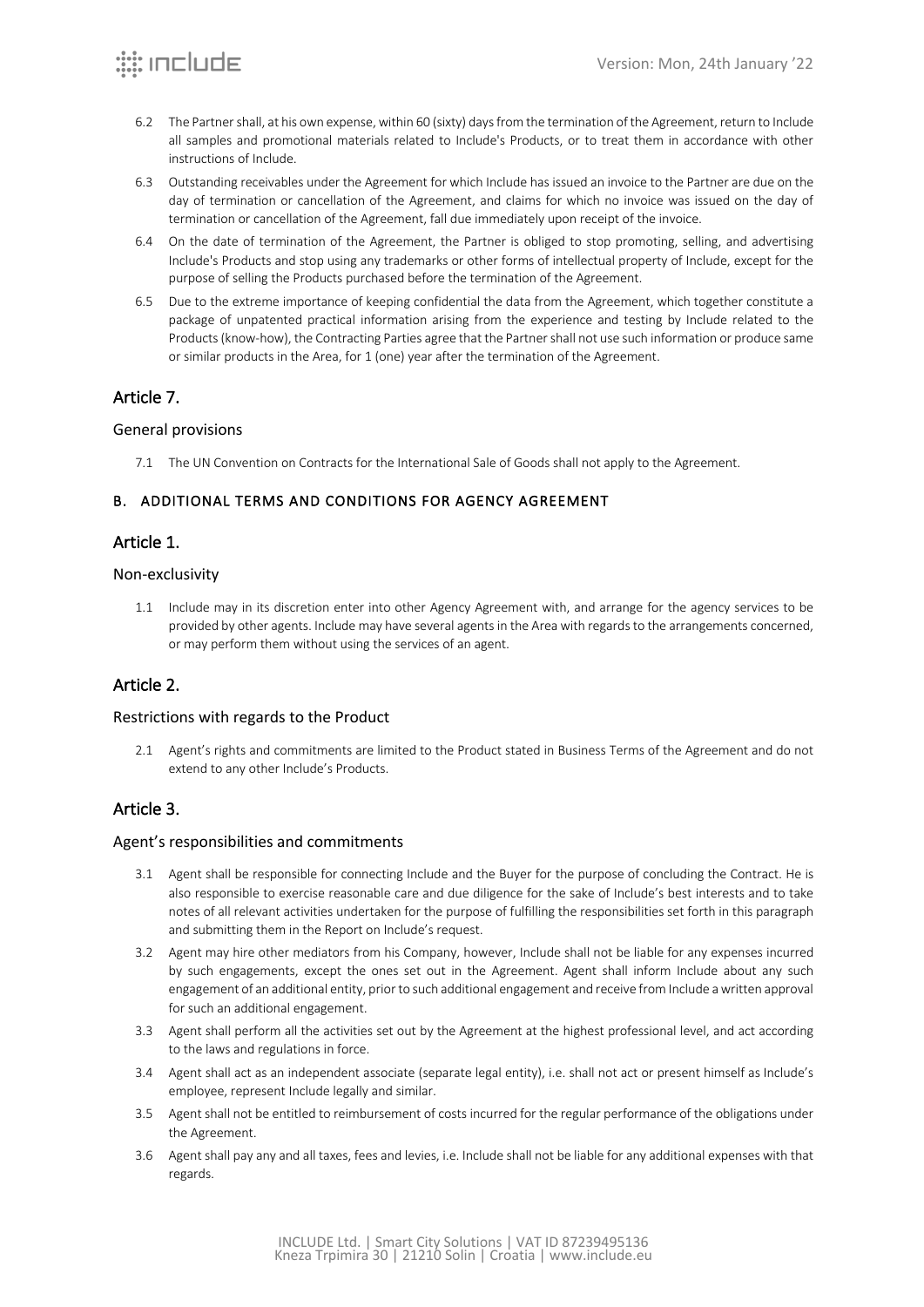## Article 4.

#### Include's rights and responsibilities

- 4.1 Include shall notify Agent in reasonable time no later than eight (8) days about the intent to conclude, decline and fulfil or not fulfil the commitments from the Contract, in which the Agent participated.
- 4.2 Include shall provide the Agent with all the notifications needed for the fulfilment of Agent's commitments from the Agreement.

### Article 5.

#### Term and termination

- 5.1 The Agreement shall be in effect upon the date set forth Business Terms of the Agreement and shall continue six (6) months, from the date hereof unless terminated by either Party in accordance with the terms of the Agreement.
- 5.2 In case the Project is finished prior to the Agreement Period stated in Business Terms of the Agreement, the Agreement shall be automatically terminated unless otherwise agreed by the Parties in writing.
- 5.3 Either Contracting Party may terminate the Agreement by sending the other Party a formal written notice even before the Agreement Period expires, with a 30 days' notice.

### C. ADDITIONAL TERMS AND CONDITIONS FOR LICENCED RESELLER AGREEMENT

## Article 1.

#### Non-exclusivity

1.1 Include may in its discretion enter into other Licensed Reseller Agreement with, and arrange for the licensed reseller services to be provided by other licensed resellers. Include may have several licensed resellers in the Area with regards to the arrangements concerned, or may perform them without using the services of a licensed reseller.

### Article 2.

#### Restrictions with regards to the Product

2.1 Licensed Reseller's rights and commitments are limited to the Product stated in Business Terms of the Agreement and do not extend to any other Include's products.

### Article 3.

#### Licenced Reseller's responsibilities and commitments

- 3.1 Licenced Reseller shall be responsible for negotiation and mediation between Include and third parties as Buyers for the purpose of concluding the Contracts. He is also responsible to exercise reasonable care and due diligence for the sake of Include's best interests.
- 3.2 Licensed Reseller shall perform all the activities set out by the Agreement at the highest professional level, and act according to the laws and regulations in force.
- 3.3 Licenced Reseller shall provide Include with all the necessary information on the market situation, especially those that are relevant to each Contract.
- 3.4 Licenced Reseller shall regularly inform Include of the fulfilment of his Contracting obligations and of third parties who are willing to negotiate or enter into a Contract with Include.
- 3.5 Licenced Reseller shall keep the business, professional and official secret of Include, which he found out in connection with the entrusted work and he shall be liable if he uses them or discloses them to another even after the termination of the Agreement.
- 3.6 After the termination of the Agreement, Licenced Reseller shall return to Include all the things that Include handed over to him for use for the duration of the Agreement, unless otherwise agreed.
- 3.7 Licences reseller shall act as an independent associate (separate legal entity), i.e. shall not act or present himself as Include's employee, represent Include legally and similar.